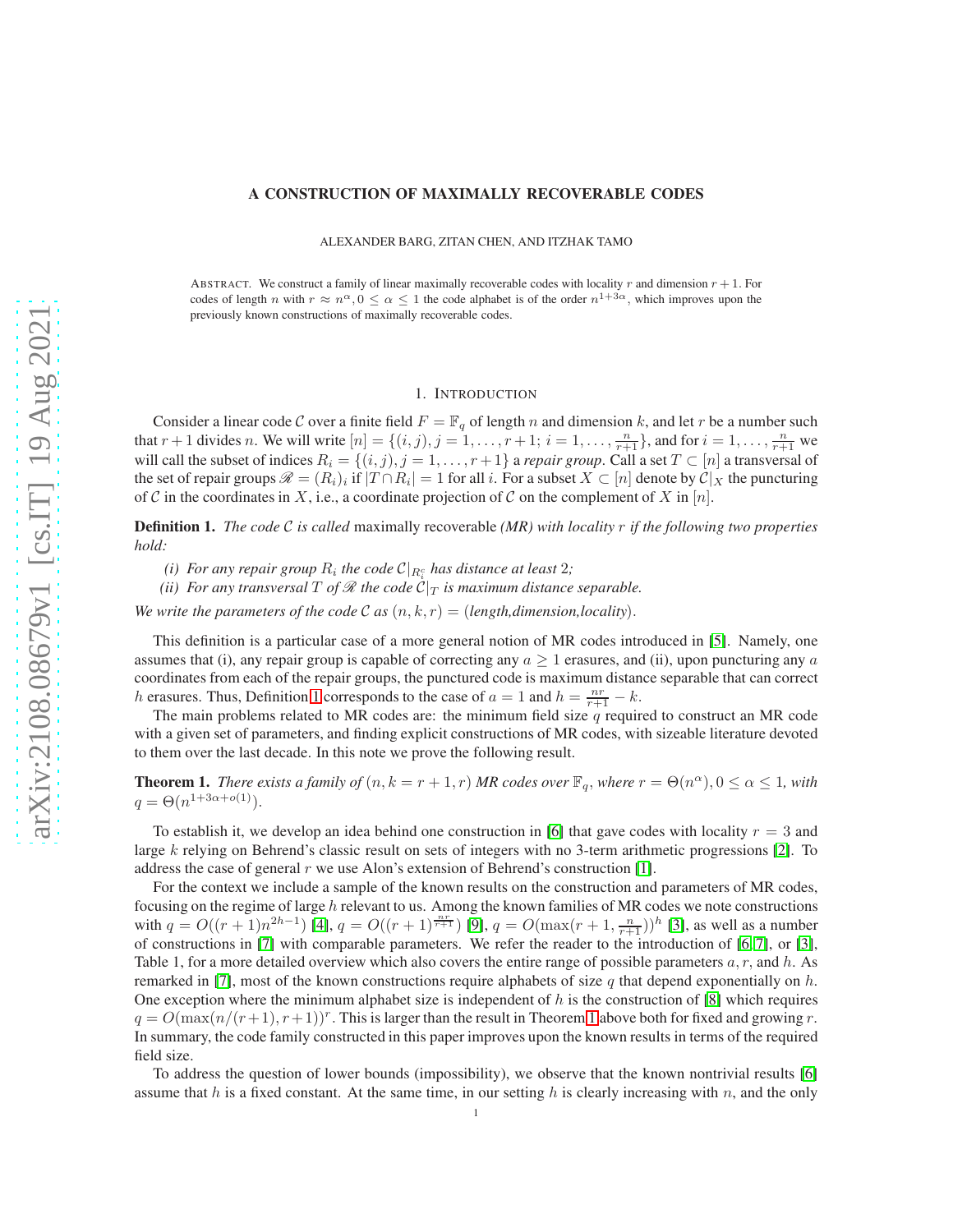known constraints on q are general bounds of the form  $q = \Omega(n)$  (for instance, part (ii) of Definition [1](#page-0-0) implies that  $q \geq k + 1$ , see [\[5,](#page-5-0) Theorem 19]).

# 2. THE CONSTRUCTION

Let  $\gamma$  be a primitive element of F and let  $N = q - 1$  be the size of its multiplicative group. We will define a linear code over F by specifying its generator matrix  $G = (g_{\ell,i,j})$  of dimensions  $(r + 1) \times n$  where the length  $n$  will be determined later. Let

$$
\mathcal{A} = \bigcup_{i=1}^{\frac{n}{r+1}} A_i \subset \mathbb{Z}_N
$$

be a subset of size *n* formed as a union of pairwise disjoint sets  $A_i$ , and let  $\{a_{ij}, j = 1, \ldots, r + 1\}$  be the elements of  $A_i$ ,  $i = 1, \ldots, n/(r+1)$ . Define

$$
g_{\ell,(i,j)} = \begin{cases} \gamma^{\ell \cdot a_{ij}} & 1 \le \ell \le r \\ \gamma^{(r+1) \cdot a_{ij}} + (-1)^{r+1} & \ell = r+1. \end{cases}
$$
(1)

The main property of the set A that supports the construction is the following: let  $\{a_1, \ldots, a_{r+1}\} \subset A$ , then

<span id="page-1-0"></span>
$$
\sum_{s=1}^{r+1} a_s = 0 \text{ (mod } N \text{) if and only if } \exists i \in \{1, \dots, \frac{n}{r+1}\} \text{ s.t. } A_i = \{a_1, \dots, a_{r+1}\}. \tag{2}
$$

<span id="page-1-3"></span>Theorem 2. *Let* <sup>G</sup> *be the matrix defined above, where the set* <sup>A</sup> *satisfies* [\(2\)](#page-1-0)*. Then the rows of* <sup>G</sup> *span an*  $(n, r+1, r)$ *-MR code over F*.

Next we give a construction of the set A with the required properties. Let  $\lambda$  and  $\delta$  satisfy  $0 < \lambda < \frac{1}{r^3}$ ,  $0 <$  $\delta < \frac{\lambda}{r}$ , and define  $d = [\delta N], l = [\lambda N]$ . Suppose that  $D \subset \{1, \dots, d\}$  is a subset of integers such that for any  $d_0, \ldots, d_r \in D$  the equation over  $\mathbb Z$ 

<span id="page-1-1"></span>
$$
d_0 + \dots + d_{r-1} = r d_r \tag{3}
$$

is satisfied only if  $d_0 = d_1 = \cdots = d_r$ . Define  $r + 1$  subsets  $D_i \subset \mathbb{Z}_N$  by letting

<span id="page-1-6"></span>
$$
D_i = \begin{cases} il+D & 0 \le i \le r-1 \\ N - {r \choose 2}l - r \cdot D & i = r, \end{cases}
$$
\n
$$
(4)
$$

where  $b+D$ ,  $b\cdot D$  mean adding or multiplying every element of D by b. By the choice of  $\lambda$  and  $\delta$  one can verify that the subsets  $D_i$  are disjoint. Define the set  $\mathcal{A} = \bigcup_{i=0}^r D_i$  and note that  $|\mathcal{A}| = n := |D|(r+1)$ . Consider a partition of A into disjoint transversals  $A_b$  for any  $b \in D$  where

<span id="page-1-5"></span>
$$
A_b = \{a_{i,b} : i = 0, \dots, r\} \text{ and } a_{i,b} = \begin{cases} il + b, & 0 \le i \le r - 1 \\ N - {r \choose 2}l - rb, & i = r. \end{cases}
$$
(5)

<span id="page-1-4"></span>**Lemma 3.** *The partition*  $A = \bigcup_{b \in D} A_b$  *satisfies property* [\(2\)](#page-1-0).

Large sets of integers that satisfy [\(3\)](#page-1-1) exist, namely, the following is true.

<span id="page-1-2"></span>**Lemma 4.** [\[1,](#page-5-3) Lemma 3.1] *For every*  $r \geq 2$  *and every positive integer* m, there exists a subset  $D \subset$ {1, 2, . . . , m} *of size at least*

$$
|D| \ge \frac{m}{e^{5\sqrt{\log m \log r}}}
$$

*that has property* [\(3\)](#page-1-1)*.*

This claim is proved by an averaging argument over intersections of a subset of integers with spheres of varying radii, and this is the only non-explicit part of our construction. We include a short proof at the end of the next section to make the presentation self-contained.

Putting things together, we have constructed an  $(n, r + 1, r)$  MR code C of length

$$
n=|D|(r+1)\geq (r+1)d\,e^{-5\sqrt{\log d\log r}},
$$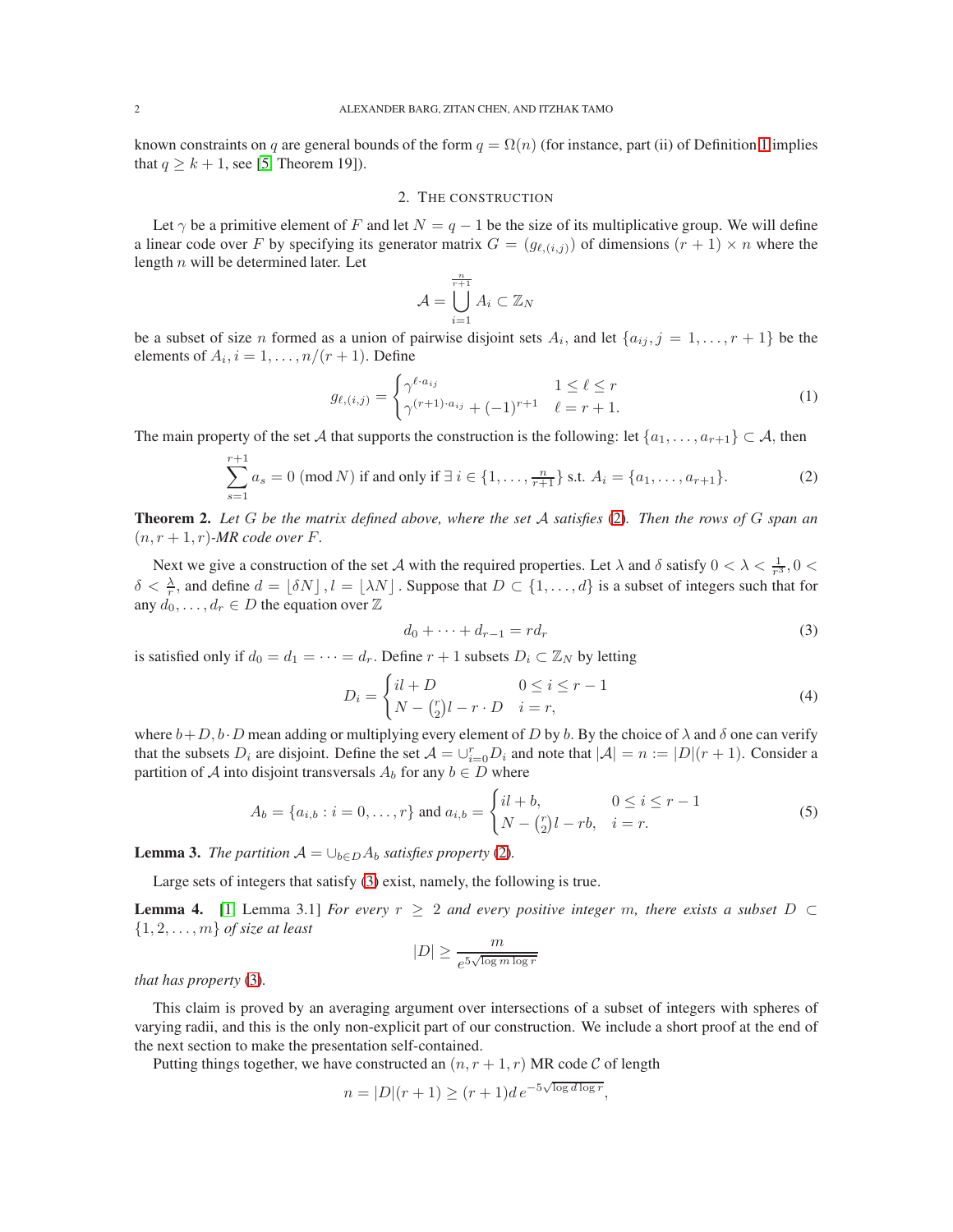where we have used Lemma [4](#page-1-2) with  $m = d$ . Let us estimate the dependence of the field size q on the parameters of C, letting  $n, q \rightarrow \infty$ . We have

<span id="page-2-0"></span>
$$
\log n \ge \Omega \left( \log q - 3 \log r - 5 \sqrt{\log \frac{q}{r^4} \log r} \right). \tag{6}
$$

where we put  $d = \Theta(\frac{q}{r^4})$  (this appears to be the best choice given our assumption on  $\delta$ ). Suppose that  $r =$  $\Theta(n^{\alpha})$ , where  $0 \le \alpha \le 1$  and note that this includes the cases of constant r and various rates of increase of r up to  $r = \Theta(n)$ , i.e., a constant number of repair groups. Now from [\(6\)](#page-2-0) we obtain the estimate for q stated in Theorem [1.](#page-0-1)

## 3. PROOFS

*Proof of Theorem [2](#page-1-3)*: Let  $S \subseteq [n]$  be an  $(r + 1)$ -subset of indices and let  $G_S$  be a square submatrix of G of order  $r + 1$  whose columns are indexed by the elements of S. We begin by showing that the rank of  $G_S$  is r if S forms a repair group, otherwise,  $G_S$  is of full rank. First note that the first r rows of  $G_S$  form an  $r \times (r+1)$ Vandermonde submatrix, hence the rank of  $G_S$  is at least r. The rank is exactly r if and only if there exists a nonzero vector  $f = (f_1, \ldots, f_r, f_{r+1})$  such that  $f \cdot G_S = 0$ . Note that  $f_{r+1} \neq 0$  since otherwise, it would violate the fact that the first r rows of  $G_S$  are linearly independent. Therefore, assume wlog that  $f_{r+1} = 1$ . Since the columns of G are defined by elements  $\gamma^{\beta}$ ,  $\beta \in A$ , the conditions  $f \cdot G_S = 0$  are alternatively written as  $f(\gamma^{\beta_i}) = 0$  for  $i = 1, \dots, r + 1$  and some  $\beta_i \in \mathcal{A}$ , where

$$
f(x) := x^{r+1} + (-1)^{r+1} + \sum_{i=1}^{r} f_i x^i.
$$

By assumption, the monic polynomial  $f(x)$  has  $r + 1$  zeros  $\gamma^{\beta_i}$ , and thus

$$
f(x) = \prod_{i=1}^{r+1} (x - \gamma^{\beta_i}).
$$

By comparing the constant terms in the two expressions of  $f$  we have

$$
(-1)^{r+1} = \prod_{i=1}^{r+1} (-\gamma^{\beta_i}) = (-1)^{r+1} \gamma^{\sum_{i=1}^{r+1} \beta_i}
$$

or  $\sum_{i=1}^{r+1} \beta_i = 0 \pmod{N}$ . Then, by recalling assumption [\(2\)](#page-1-0), either the subset S forms a repair group, or otherwise  $G_S$  is of full rank. Hence property (ii) in Definition [1](#page-0-0) holds. Next, assume that S forms a repair group, and we need to show that  $C|_{S^c}$  has distance at least 2. To prove this, note that any  $(r + 1) \times r$  submatrix of  $G_S$  has rank r since it contains an  $r \times r$  Vandermonde submatrix. Since  $rk(G_S) = r$ , any column of  $G_S$  is in the span of the remaining r columns, and thus the code  $C|_{S_c}$  corrects a single erasure. in the span of the remaining r columns, and thus the code  $C|_{S^c}$  corrects a single erasure.

*Proof of Lemma* [3](#page-1-4): Let  $\mathcal{B} := \{b_0, b_1, \ldots, b_r\} \subset \mathcal{A}$ . We will show that

<span id="page-2-1"></span>
$$
\sum_{i=0}^{r} b_i = 0 \text{ (mod } N). \tag{7}
$$

is satisfied if and only if  $\mathscr B$  coincides with one of the transversals  $A_b$  defined in [\(5\)](#page-1-5). One direction is easy: namely, the elements in every  $A_b$  sum to 0 modulo N. Indeed

$$
\sum_{j=0}^{r} a_{i,b} = \sum_{j=0}^{r-1} (il+b) + N - {r \choose 2}l - rb = 0 \pmod{N}.
$$

Conversely, suppose [\(7\)](#page-2-1) holds. We aim to prove that  $\mathscr{B} = A_b$  for some  $b \in D$ . Let  $t = |\mathscr{B} \cap D_r|$  and let us first show that  $t = 1$ . Indeed, if  $t = 0$ , then each  $b_i \notin D_r$  and therefore  $b_i \leq (r - 1)l + d$  over  $\mathbb{Z}$ , and (again over  $\mathbb{Z}$ )

$$
0 < \sum_{i=0}^{r} b_i \le r((r-1)l + d) < r^2l < N,
$$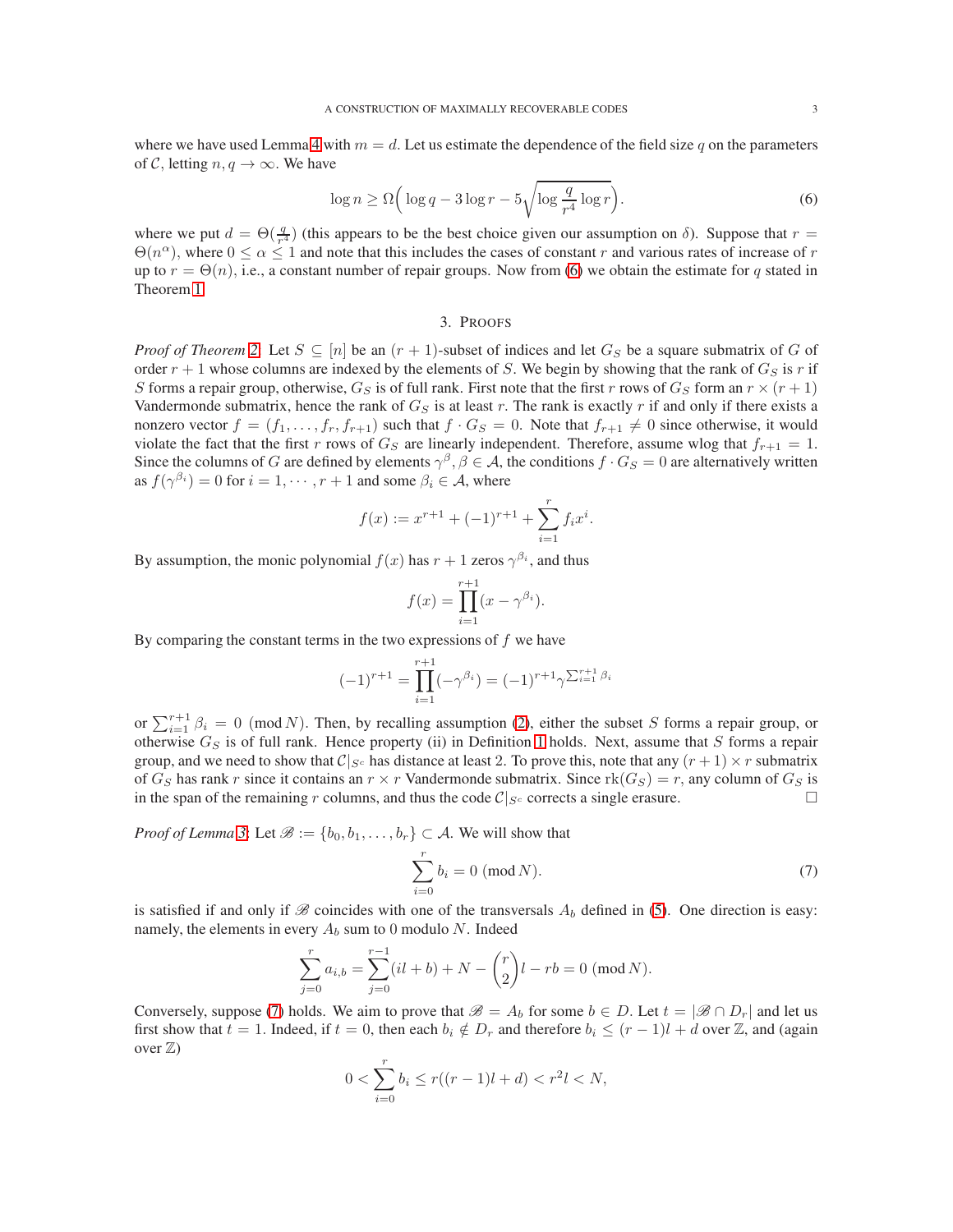where the last inequality follows by the choice of  $\lambda$ . This contradicts [\(7\)](#page-2-1), so  $t \ge 1$ . A similar argument applies in the case of  $t \ge 2$ , namely we will show that in such a case  $(t-1)N < \sum_{i=0}^{r} b_i < tN$  over  $\mathbb{Z}$ , which again will contradict [\(7\)](#page-2-1). Indeed, we have

$$
\sum_{i=0}^{r} b_i > \sum_{b_i \in D_r} b_i \ge tN - t\binom{r}{2}l - trd \ge (t-1)N + N\Big(1 - t\lambda\Big(\binom{r}{2} + 1\Big)\Big)
$$

$$
= (t-1)N + N\Big(1 - t\lambda\frac{r^2 - r + 2}{2}\Big) > (t-1)N,
$$

where the last step follows since  $\lambda < r^{-3}$ ,  $t \le r + 1$  and  $r \ge 2$ . For the upper bound write

$$
\sum_{i=0}^{r} b_i = \sum_{b_i \in D_r} b_i + \sum_{b_i \notin D_r} b_i
$$
  
\n
$$
\leq tN - t \binom{r}{2} l + (r+1-t)((r-1)l + d)
$$
  
\n
$$
\leq tN - 2 \binom{r}{2} l + (r-1)((r-1)l + d)
$$
  
\n
$$
= tN - (r-1)(l - d) < tN,
$$

again contradicting [\(7\)](#page-2-1). We conclude that  $t = 1$  and suppose that  $D_r \cap \mathcal{B} = \{b_r\}$ , where

<span id="page-3-0"></span>
$$
b_r = N - \binom{r}{2}l - rz,\tag{8}
$$

for some  $z \in D$ .

Our next goal is to show that all the other elements in  $\mathcal B$  are of the form  $b_i = ie + z, i = 0, \ldots, r - 1$ , and here property [\(3\)](#page-1-1) comes in handy. We begin with arguing that  $t_i := |\mathcal{B} \cap D_i| = 1$  for all  $i = 0, ..., r - 1$ . Note that over  $\mathbb Z$ 

$$
\sum_{i=0}^{r-1} b_i \le r((r-1)l + d) < r^2l < N
$$

hence from [\(7\)](#page-2-1) and [\(8\)](#page-3-0)

$$
\sum_{i=0}^{r-1} b_i = \binom{r}{2}l + rz,
$$

again over  $\mathbb{Z}$ . Clearly,  $\sum_{i=0}^{r-1} t_i = r$ , and we will show that

<span id="page-3-2"></span><span id="page-3-1"></span>
$$
\sum_{i=0}^{r-1} it_i = \binom{r}{2}.
$$
\n(9)

Indeed, if  $\sum_{i=0}^{r-1} it_i \geq {r \choose 2} + 1$ , then

$$
l\left(\binom{r}{2}+1\right) > l\binom{r}{2} + rd \ge \binom{r}{2}l + rz = \sum_{i=0}^{r-1} b_i
$$
  
= 
$$
\sum_{i=0}^{r-1} \sum_{b \in \mathcal{B} \cap D_i} b \ge \sum_{i=0}^{r-1} \sum_{b \in \mathcal{B} \cap D_i} il = \sum_{i=0}^{r-1} it_i l \ge l\left(\binom{r}{2}+1\right),
$$
 (10)

and we arrive at a contradiction. Similarly, if  $\sum_{i=0}^{r-1} it_i \leq {r \choose 2} - 1$ , then

$$
\binom{r}{2}l < \binom{r}{2}l + rz = \sum_{i=0}^{r-1} \sum_{b \in \mathcal{B} \cap D_i} b \le \sum_{i=0}^{r-1} \sum_{b \in \mathcal{B} \cap D_i} (il + d)
$$
\n
$$
= \sum_{i=0}^{r-1} t_i (il + d) \le \left( \binom{r}{2} - 1 \right)l + rd < \binom{r}{2}l,\tag{11}
$$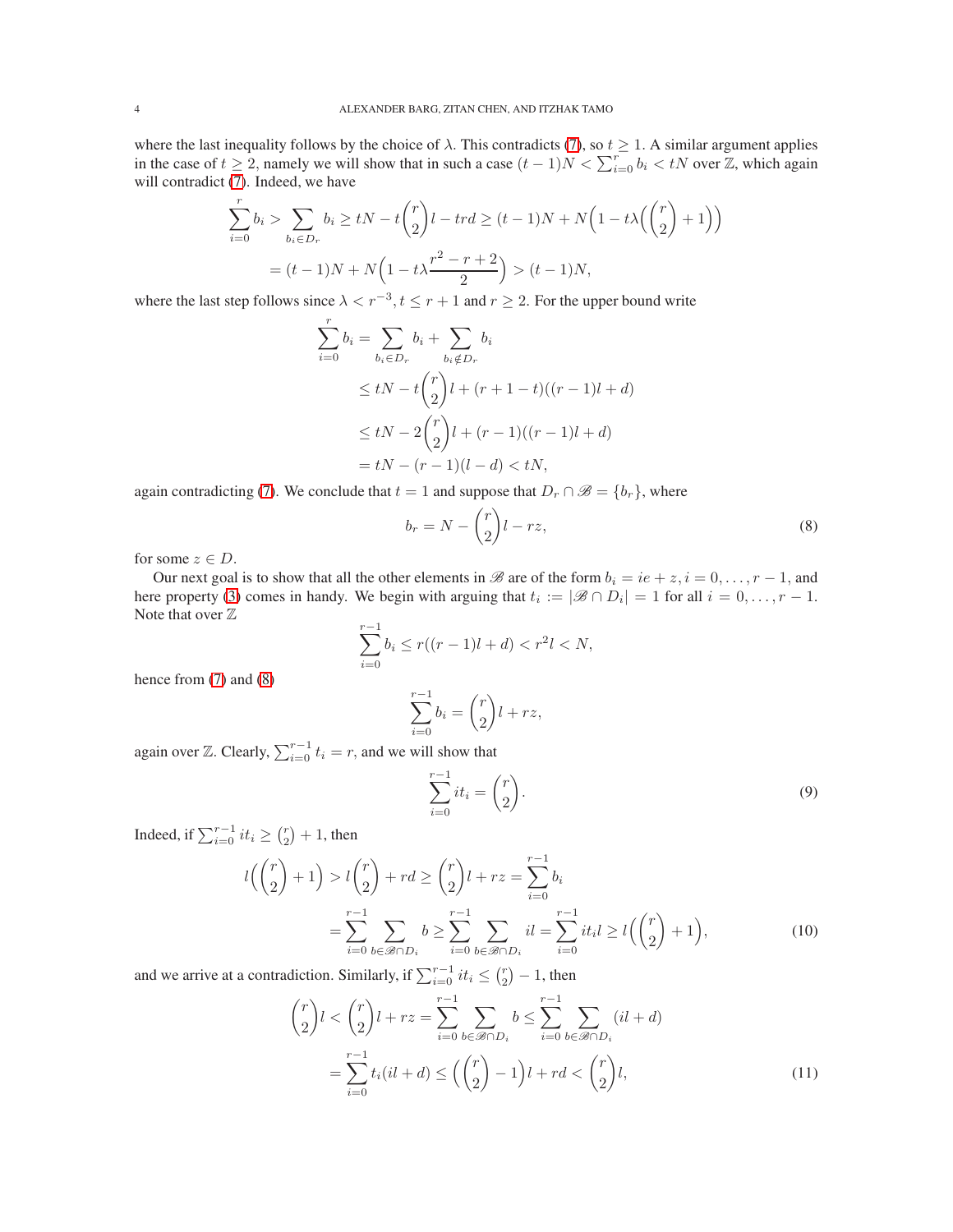and [\(11\)](#page-3-1) makes no sense, and thus [\(9\)](#page-3-2) holds.

Finally, recalling [\(4\)](#page-1-6), let

$$
\mathscr{B} \cap D_i = \{il + b_{i,j}, 1 \leq j \leq t_i\}
$$

where the  $b_{i,j}$ 's are  $t_i$  distinct elements of D. Then over  $\mathbb Z$ 

$$
\binom{r}{2}l + rz = \sum_{i=0}^{r-1} b_i = \sum_{i=0}^{r-1} \sum_{j=1}^{t_i} (il + b_{i,j}) = \binom{r}{2}l + \sum_{i=0}^{r-1} \sum_{j=1}^{t_i} b_{i,j},
$$

hence

$$
\sum_{i=0}^{r-1} \sum_{j=1}^{t_i} b_{i,j} = rz.
$$

Now [\(3\)](#page-1-1) implies that  $b_{i,j} = z$  for all i, j. However, the numbers  $b_i$  were chosen distinct, and thus,  $t_i = 1$  for all  $i \leq r$ . Moreover,  $b_i = i, i \neq 2, i = 0, 1, \ldots, r - 1$ . On account of [\(8\)](#page-3-0) and [\(5\)](#page-1-5) the proof is complete.

*Proof of Lemma [4:](#page-1-2)* We closely follow [\[1\]](#page-5-3), adding some details. Let h be an integer, to be chosen later. Consider a set of integer numbers  $D = (x_i)_i$  written in the form  $x_i = \sum_{j=0}^t x_{i,j} h^j$ , where  $0 \le x_{i,j} < \frac{h}{r}$ ,  $i = 0, 1, \ldots, t$ ,  $t = \lfloor \log_h m \rfloor - 1$ , and suppose further that for every  $x_i \in D$ 

$$
\sum_{j=0}^{t} x_{i,j}^2 = B.
$$

If an  $(r + 1)$ -tuple  $x_0, x_1, \ldots, x_{r+1}$  satisfies [\(3\)](#page-1-1), then for every  $j = 0, 1, \ldots, t$ 

<span id="page-4-0"></span>
$$
x_{0,j} + x_{1,j} + \dots + x_{r-1,j} = rx_{r,j}.\tag{12}
$$

By the convexity of the function  $z \mapsto z^2$  this implies that

$$
x_{0,j}^2 + x_{1,j}^2 + \dots + x_{r-1,j}^2 \ge rx_{r,j}^2,
$$

with equality if and only if  $x_{0,j} = x_{1,j} = \cdots = x_{r,j}$ . At the same time,

$$
\sum_{i=0}^{r-1} \sum_{j=0}^{t} x_{i,j}^2 = rB = r \sum_{j=0}^{t} x_{r,j}^2.
$$

The last two relations imply that only identical  $(r+1)$ -tuples satisfy [\(12\)](#page-4-0), and thus only identical  $(r+1)$ -tuples of elements in  $D$  satisfy [\(3\)](#page-1-1).

Clearly,  $B \le (t+1) \frac{h^2}{r^2}$  $\frac{h^2}{r^2}$ , so there is a choice of B such that

$$
|D| \ge \frac{h^{t+1}}{r^{t+1}(t+1)\frac{h^2}{r^2}} \ge \frac{m}{h^3 r^{t-1}(t+1)}.
$$

Take  $h = \lfloor e^{\sqrt{\log m \log r}} \rfloor$ , then  $(t - 1) \log r < \sqrt{\log m \log r}$  and

$$
h^3 r^{t-1}(t+1) \le e^{5\sqrt{\log m \log r}}.
$$

ACKNOWLEDGMENTS. Alexander Barg was partially supported by NSF grants CCF2110113 and CCF2104489. Itzhak Tamo was supported by the European Research Council (ERC grant number 852953) and by the Israel Science Foundation (ISF grant number 1030/15).